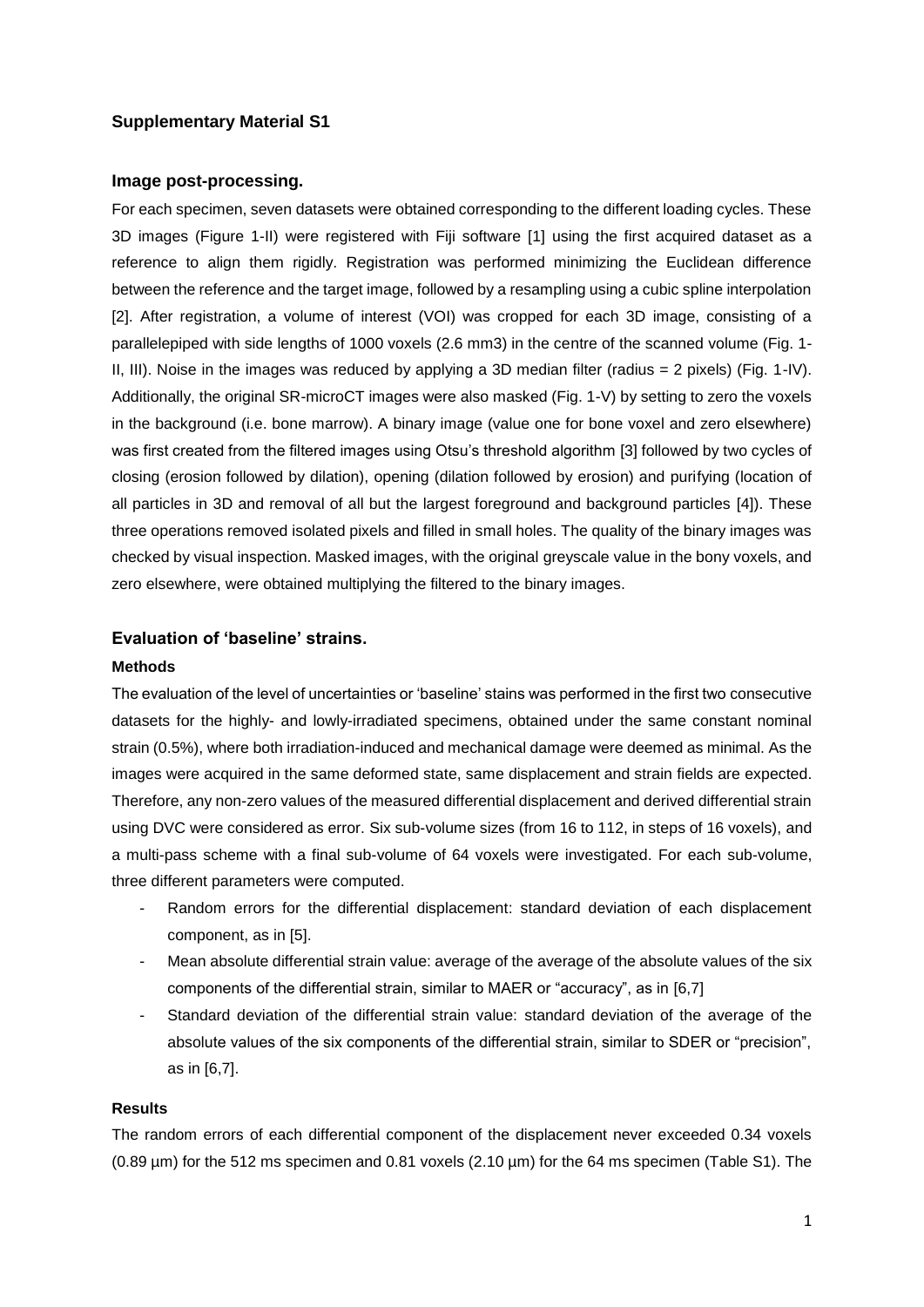errors obtained for the displacements in the 512 ms were lower than those for the 64 ms, due to the decreased of image quality. A trend could be observed for both specimens, the higher the sub-volume size, the lower the random errors. Furthermore, the multi-pass approach reduced the random errors compared to a single-pass using the same sub-volume size.

| Sub-volume (voxel)    | Differential displacement random errors (µm) |      |      |       |      |      |
|-----------------------|----------------------------------------------|------|------|-------|------|------|
|                       | 512 ms                                       |      |      | 64 ms |      |      |
|                       | X                                            | Y    | Ζ    | X     | Y    | Ζ    |
| 16                    | 0.78                                         | 0.75 | 0.84 | 2.11  | 2.08 | 0.86 |
| 32                    | 0.74                                         | 0.81 | 0.89 | 1.99  | 1.92 | 0.56 |
| 48                    | 0.69                                         | 0.66 | 0.79 | 1.99  | 1.86 | 0.41 |
| 64                    | 0.65                                         | 0.52 | 0.74 | 1.97  | 1.77 | 0.31 |
| 80                    | 0.60                                         | 0.41 | 0.69 | 1.90  | 1.59 | 0.23 |
| 96                    | 0.58                                         | 0.33 | 0.65 | 1.90  | 1.54 | 0.20 |
| 112                   | 0.62                                         | 0.33 | 0.65 | 1.93  | 1.57 | 0.20 |
| <b>Multipass (64)</b> | 0.62                                         | 0.38 | 0.60 | 1.96  | 1.68 | 0.24 |

**Table S1.** Random errors for the three displacement components for the highly- and lowly-irradiated specimens (512 ms and 64 ms).

As expected from previous studies on bone [6,8], the strain uncertainties of the DVC had decreasing trends with respect to the sub-volume size, and the values of the mean value of the differential strain were larger than the standard deviation (Fig. S1). The mean differential strain value ranged between 3856 µε and 329 µε for the 512 ms samples and between 6200 µε and 731 µε for the 64 ms sample, in sub-volumes of 16 to 112 voxels (41.6 to 291.2 µm). The standard deviation of the differential strain value ranged between 2192 µε and 119 µε for the 512 ms samples and between 3721 µε and 269 µε for the 64 ms sample, in the same sub-volumes. The multi-pass approach provided a lower level of uncertainties compared to the same sub-volume using a single-pass.